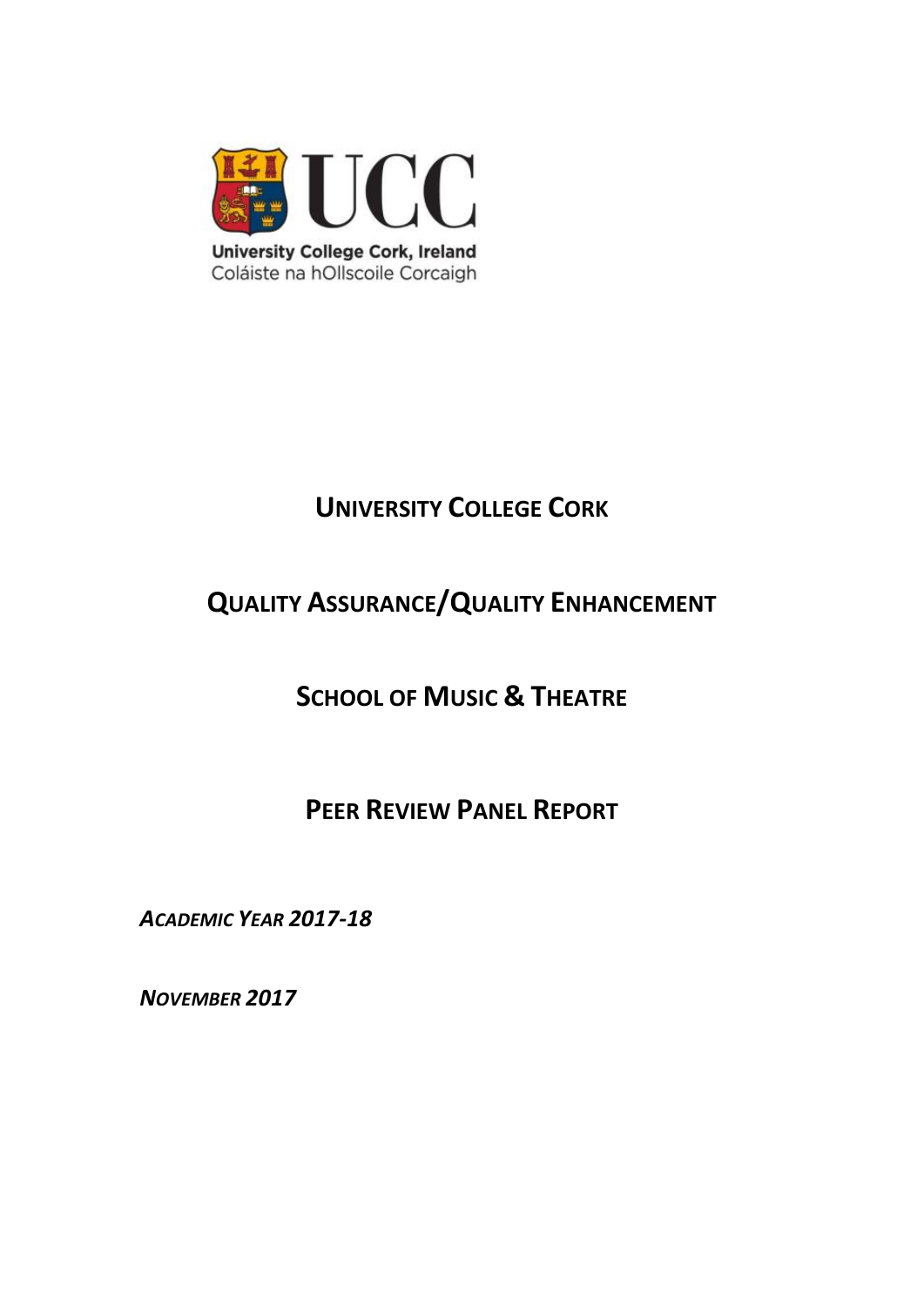# **Contents**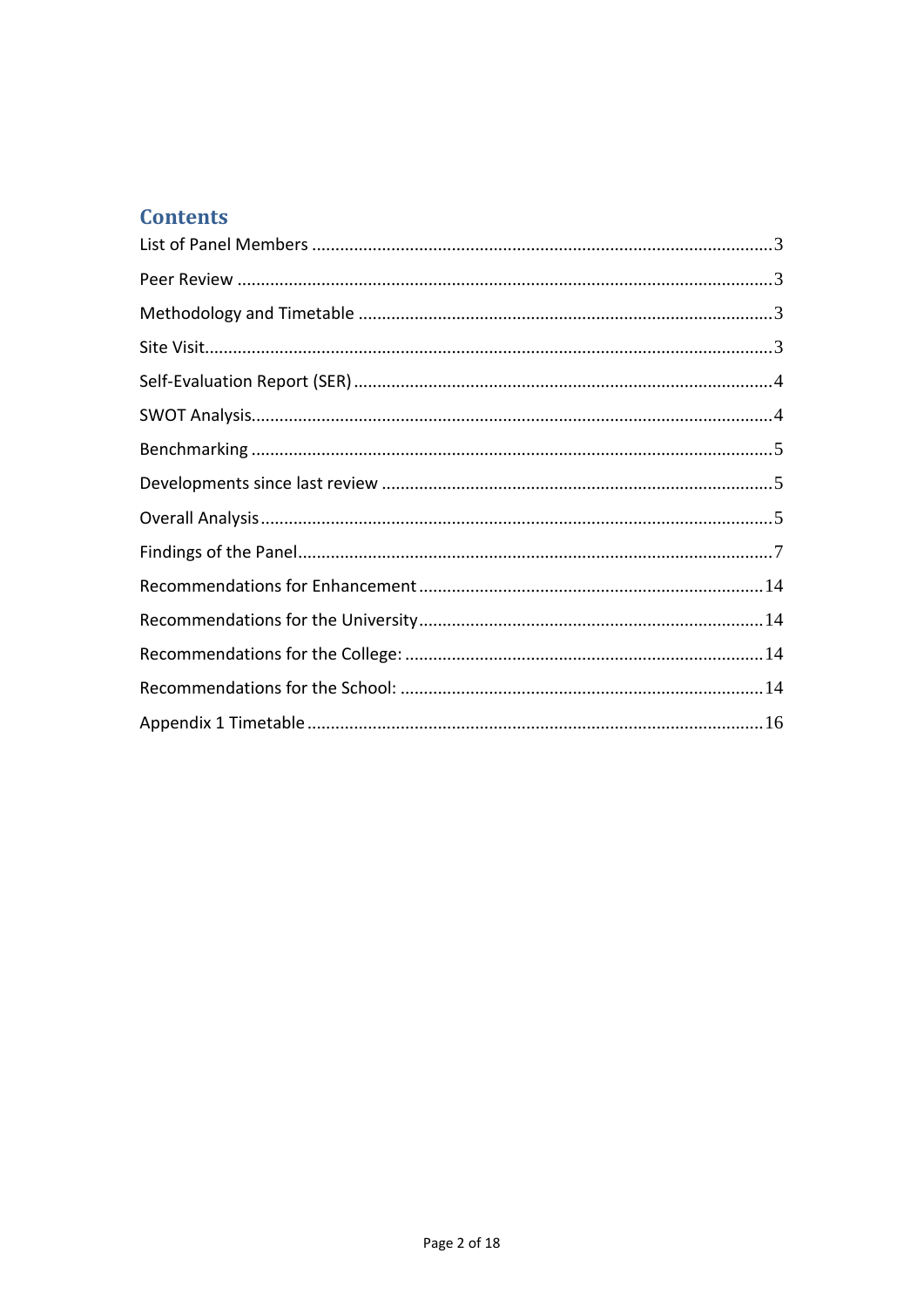#### <span id="page-2-0"></span>**List of Panel Members**

#### **SCHOOL OF MUSIC & THEATRE**

#### **PANEL MEMBERS**

| <b>Name</b>                                   | <b>Position/Discipline</b>                                                                                    | <b>Institution</b>                      |
|-----------------------------------------------|---------------------------------------------------------------------------------------------------------------|-----------------------------------------|
| Professor Michael Alcorn                      | Professor of Music and Dean of<br>Graduate Studies, Faculty of Arts,<br><b>Humanities and Social Sciences</b> | Queen's University Belfast              |
| Dr Máire Leane (Chair)                        | Dean, Office of Senior Vice President<br><b>Academic and Registrar</b>                                        | University College Cork                 |
| Dr Marian McCarthy                            | Director, Centre for the Integration of<br>Research, Teaching & Learning (CIRTL)                              | University College Cork                 |
| Dr Dick McCaw                                 | Senior Lecturer, Drama and Theatre                                                                            | Royal Holloway, University of<br>London |
| Mr Rory O'Donnell<br>(Student Representative) | Students' Union Education Officer<br>$(2016 - 2017)$                                                          | University College Cork                 |

#### <span id="page-2-1"></span>**Peer Review**

#### <span id="page-2-2"></span>**Methodology and Timetable**

The Panel met over three days and the timetable enabled comprehensive engagement with staff, students, stakeholders, and with senior management at University and College level (see Appendix 1 for a copy of the timetable). The composition of the Panel provided broad coverage across the disciplines of Music and Theatre. Internal reviewers provided knowledge of the institutional and organisational structures within the University, while the student reviewer brought valuable insights and perspectives on student issues. The Panel commented on the great value of having the involvement of a Student Representative as a full Panel Member.

#### <span id="page-2-3"></span>**Site Visit**

The Site Visit was well-organised and while the schedule was very full, it did enable some flexibility when required by the Panel. The Panel noted that meetings with Senior Representatives of the University were scheduled early in the programme, often before the key findings of the review have begun to emerge. The Panel suggests that these meetings should be scheduled later in the programme at which point the Panel would have formulated its preliminary recommendations, which could then be considered with the benefit of a strategic institutional perspective.

The Site Visit took in a tour of the facilities of the Departments of Music and Theatre, which are located at some distance apart, a factor which presents many challenges for both disciplines as shall be discussed in more detail in the body of this report. The Panel wishes to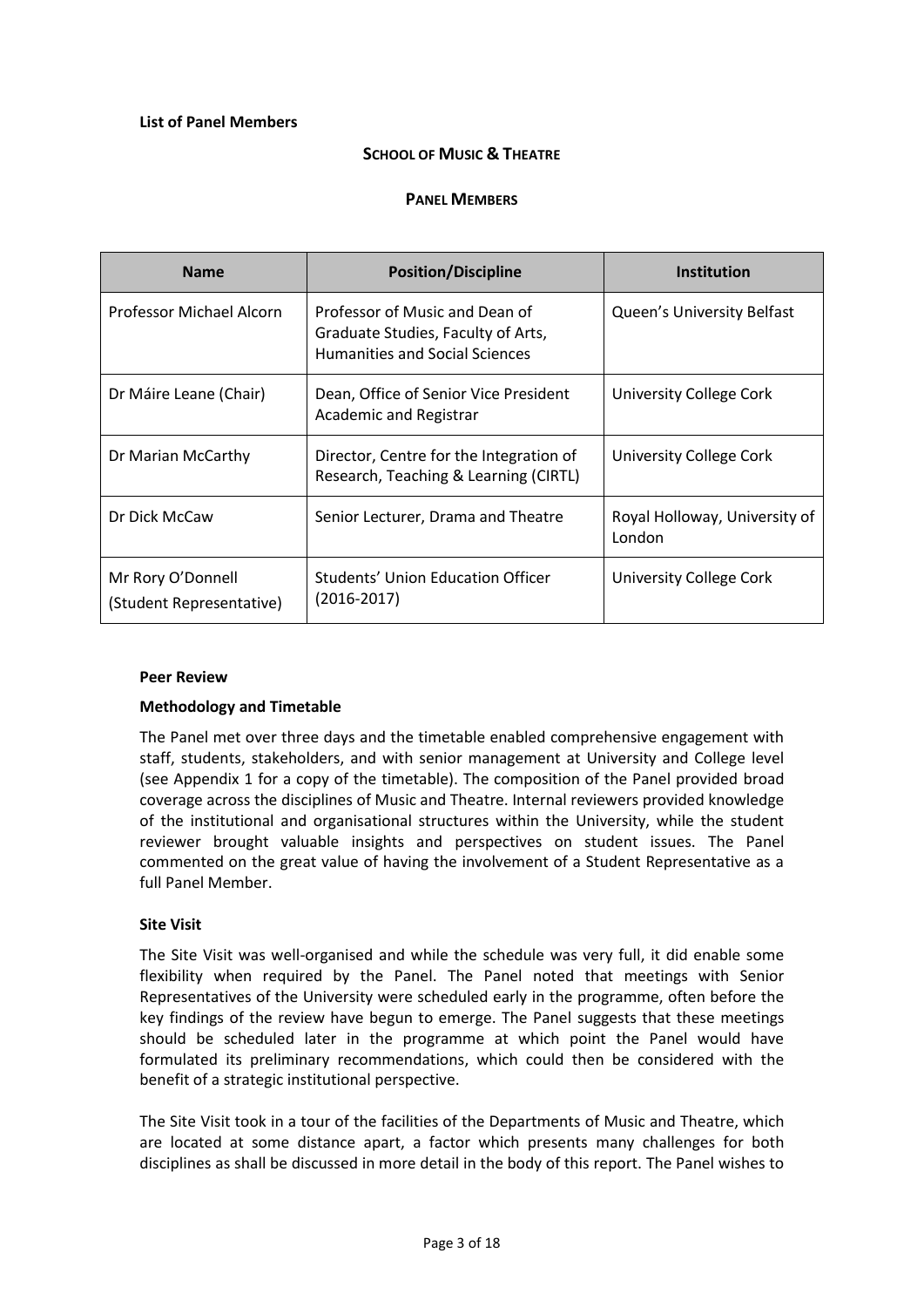thank the staff of the School for their open and constructive engagement with the review process before and during the Site Visit.

#### <span id="page-3-0"></span>**Self-Evaluation Report (SER)**

The SER was presented in two parts, representing the two discrete departments within the School, with a separate overview from the Head of School, Professor Jools Gilson. Despite this divide in presentation and the geographical distances across the University, a drive for increased cooperation across the School was evident, with the Head of School and Heads of Department collaborating and coordinating the final submission of the SERs. For future reference, it would be helpful for Panels if standardised data sets were agreed and a common structure for the submission of the SER is adopted across the University.

The Panel particularly noted the evaluative thrust and comprehensiveness of the report from the Department of Music, and the unusual but effective approach of having different staff members write a section, reflecting a "commitment to democratisation". The appendices provided comprehensive evidence of a reflective approach to teaching and learning, and demonstrated effective and progressive teaching, learning and assessment practices, which are research-informed, student-centred and practice-based.

The Theatre SER opened with a strong statement on the challenges it faces and the limited institutional response to critical operational issues highlighted in the previous panel reports for Drama and Theatre Studies (DTS)<sup>1</sup>. Despite the serious issues identified in relation to succession planning, space issues, etc. the Department noted that it has responded …

*constructively to the recommendations of previous review panels, engaged with a thorough review of the DTS curriculum, formed closer links within the School with Music, reached out to the wider community, made DTS more visible, generated additional income (for example, through our new Evening Courses) and develop new admin protocols<sup>2</sup>* .

The overview from the Head of School contextualises the developments and challenges that the School has faced in recent years. The main thrust of this overview lies in legacy staffing and space issues. However it also highlights many significant successes for both Departments, articulates a philosophy which "embod[ies] the *doing* of art practice as a way of being in the world, as research, as pedagogy"<sup>3</sup>, and presents a vision for the future which reflects a commitment to community engagement, including a ten-year partnership with Cork Opera House and the development of a Creative Hub within the University.

#### <span id="page-3-1"></span>**SWOT Analysis**

The SWOT analysis was conducted independently of this formal review process, and in line with good practice for integrating quality processes, involved dedicated planning and review "away days" held in 2015-16 and 2016-17". Findings of the SWOT were analysed and integrated appropriately into both SERs.

<sup>&</sup>lt;sup>1</sup> The Department of Drama and Theatre Studies (DTS) was recently renamed as the Department of Theatre, therefore the School is now referred to as the School of Music and Theatre. This report will refer to the School and Departments by their new titles other than when citing direct references.

<sup>2</sup> Theatre SER, p.3

<sup>&</sup>lt;sup>3</sup> Overview of the Head of School, p.1.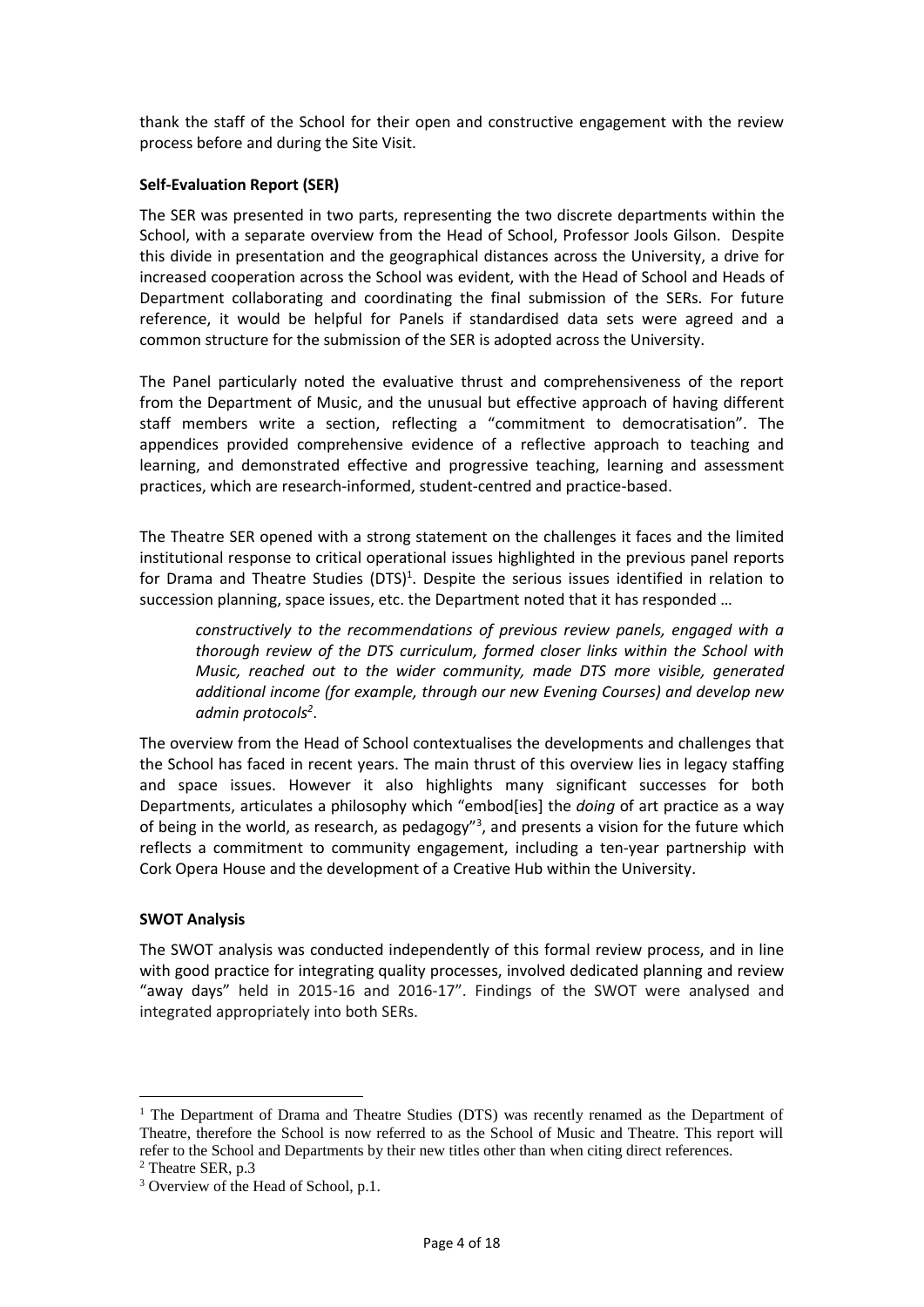#### <span id="page-4-0"></span>**Benchmarking**

The benchmarking for the Department of Theatre was with Sussex University in the UK, chosen because of its similar size to the Department at UCC; and with the National University of Ireland, Galway (NUIG) with whom the Department at UCC would be competing for students. It was noted that "soft" benchmarking is on-going with staff visiting other universities and Departments. The benchmarking highlighted that "*UCC is significantly under-resourced in particular with regard to space. However, in spite of this, DTS continues to deliver comparable programmes to both Sussex and NUIG". 4*

The institutions chosen for benchmarking by the Department of Music were Columbia College Chicago (CCC) and Northwestern University (Illinois) – the former chosen for its similar size to the Music Department at UCC, and the latter to compare and contrast with a more richly resourced organisation to which the Department at UCC could aspire. Comparisons with CCC and NU highlighted a significant gap in support within the Department at UCC for all administrative functions, with a particular shortfall in the organisation, management, PR and communication around artistic events which are run, not only by and for the School, but on behalf of the wider University and the broader community of Cork.

#### <span id="page-4-1"></span>**Developments since last review**

The Departments were reviewed separately on previous occasions – Drama and Theatre in 2008, and Music in 2010. As noted above, both Departments have engaged constructively in implementing the recommendations of these Review Panels at Departmental and more recently, at School level. However, both Departments have expressed frustration at the inaction at College and University level to implement previous recommendations. While a Professorial appointment was made for Music, there have been significant losses at senior academic level through staff taking up positions in other universities and early retirement, which has meant that early career staff and part-time staff are required to fill these breaches. On a positive note however, nine staff from the School of Music & Theatre applied for progression across the bar in 2017 (two in theatre and seven in Music), and all have been successful.

The SER for the Department of Theatre highlighted a number of recommendations at University and College level that were made in the previous review in 2008, which have not been completed: namely issues around succession planning for the Department and access to specialised spaces for performance. The University's Research Quality Review (RQR) report for the Department is cited as follows: "*the theatre facilities at UCC are among the worst – possibly the worst – [the RQR Panel] had seen at any university*."<sup>5</sup>

#### <span id="page-4-2"></span>**Overall Analysis**

Within the School of Music and Theatre, the two discrete departments have very different histories and profiles. The Department of Music has a long and distinguished history over 100 years, with eminent progenitors of national and international standing such as Fleischmann, Bax and O'Riada remembered within the culture of the Department. A key asset for the University is this unique history and the on-going cultural significance and impact of the Department on the life of the city. The Department of Theatre (formerly Drama and Theatre Studies) has a more recent history, with the undergraduate programme

<sup>4</sup> Theatre SER, p.19

<sup>5</sup> UCC Research Quality Review Report (2015) p.192.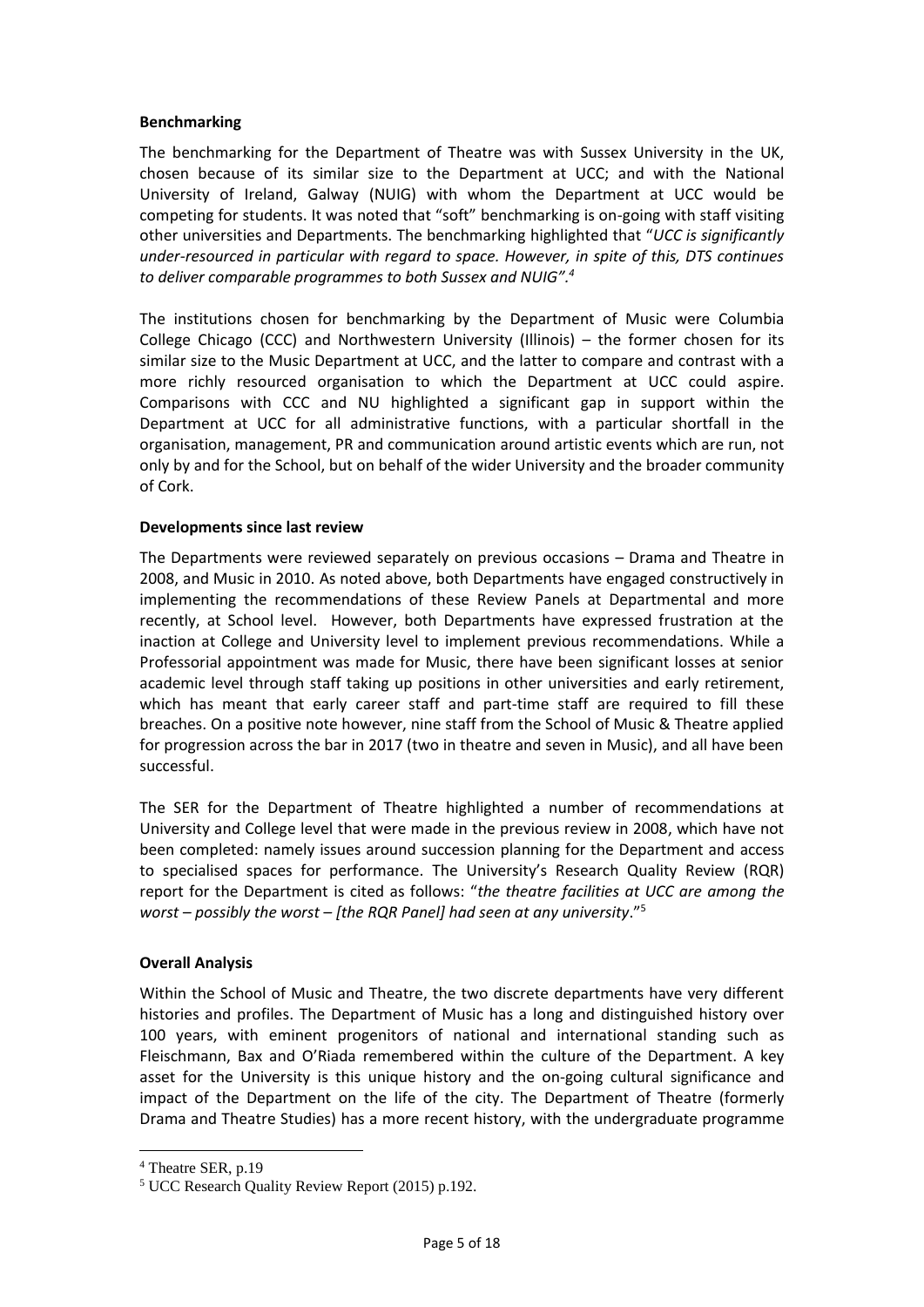having had its first intake in 2001 – 2002 under the Department of English, but it became an independent Department shortly after the last Peer Review in 2008. Nonetheless, the Department of Theatre has in this period "*boxed above its weight*" in terms of community and cultural engagement across the city, as was evidenced by the stakeholders who met with the Panel.

The difference in size of the Departments is also notable with staff and student numbers much greater in Music than in Theatre.<sup>6</sup> Notwithstanding these differences, the commitment to collaboration and cooperation across the disciplines was noted. Consequently, in this report the Panel addresses the issues at School level, except where expressly noted, to support the School in the structural integration of the disciplines and to support the mission for knowledge-sharing and interdisciplinarity across the School.

The Panel, in the first instance, commends the enormously hardworking, dedicated and talented staff, including part-time staff who are taking on roles of significant responsibility within the School. The staff gave testimony to the positive impact of the strong leadership in both Departments provided by current Heads. The constructive and collegial engagement across the School is evidenced by the on-going development of school-level administrative structures and strategic priorities. The curriculum across the School takes an innovative approach, which foregrounds the scholarship of creativity and practice. Through the casestudies of good practice and the presentations made during the Site Visit, the Panel saw evidence of highly considered, research-led approaches to teaching, learning and assessment.

The School has strong relationships with external professional and cultural stakeholders. There is evidence of excellent community and practitioner engagement across the city and region, e.g. with Music Generation Cork City, Cork Community Gamelan, Graffiti and the Everyman. There is an on-going commitment to high profile performance and scholarly activity, facilitated through Fuaim and Perforum, which enhances cultural life and informs professional arts practice within the city.

On the other hand the School in recent years has had, and continues to have, some serious challenges. A key concern of the Panel, which echoes those of previous Review Panels (including the RQR) and External Examiner Reports, is the lack of sufficient progress on the part of the University and College to respond to previous recommendations. There was particular concern around the provision of adequate teaching and performance spaces for the Department of Theatre (as indicated in the last two quality reviews). In addition, the lack of a security presence in the Music building compromises the safety of staff and students, and the security of valuable equipment. Furthermore, the Panel was of the strong view that there is a risk of significant reputational damage due to the lack of recurrent investment in resources and facilities.

Staff across the School reported high workloads. Within the Department of Music this was most acute for colleagues who are frequently working full-time hours on part-time contracts. The inadequacy of the part-time teaching budget in the Department of Music to meet the needs for sessional instructors (e.g. instrumental tutors) negatively impacts on the non-pay budgets available for equipment and essential instrument maintenance.

<sup>&</sup>lt;sup>6</sup> Total Staff FTE (Music) = 10.70 (8 full-time, 4 part-time  $[3 \times 0.5 + 1 \times 0.2]$  and one vacancy); Total Staff FTE (Theatre) = 6; Staff : student ratio (Music) =  $12.29$ ; Staff : student ratio (Theatre) = 15.31.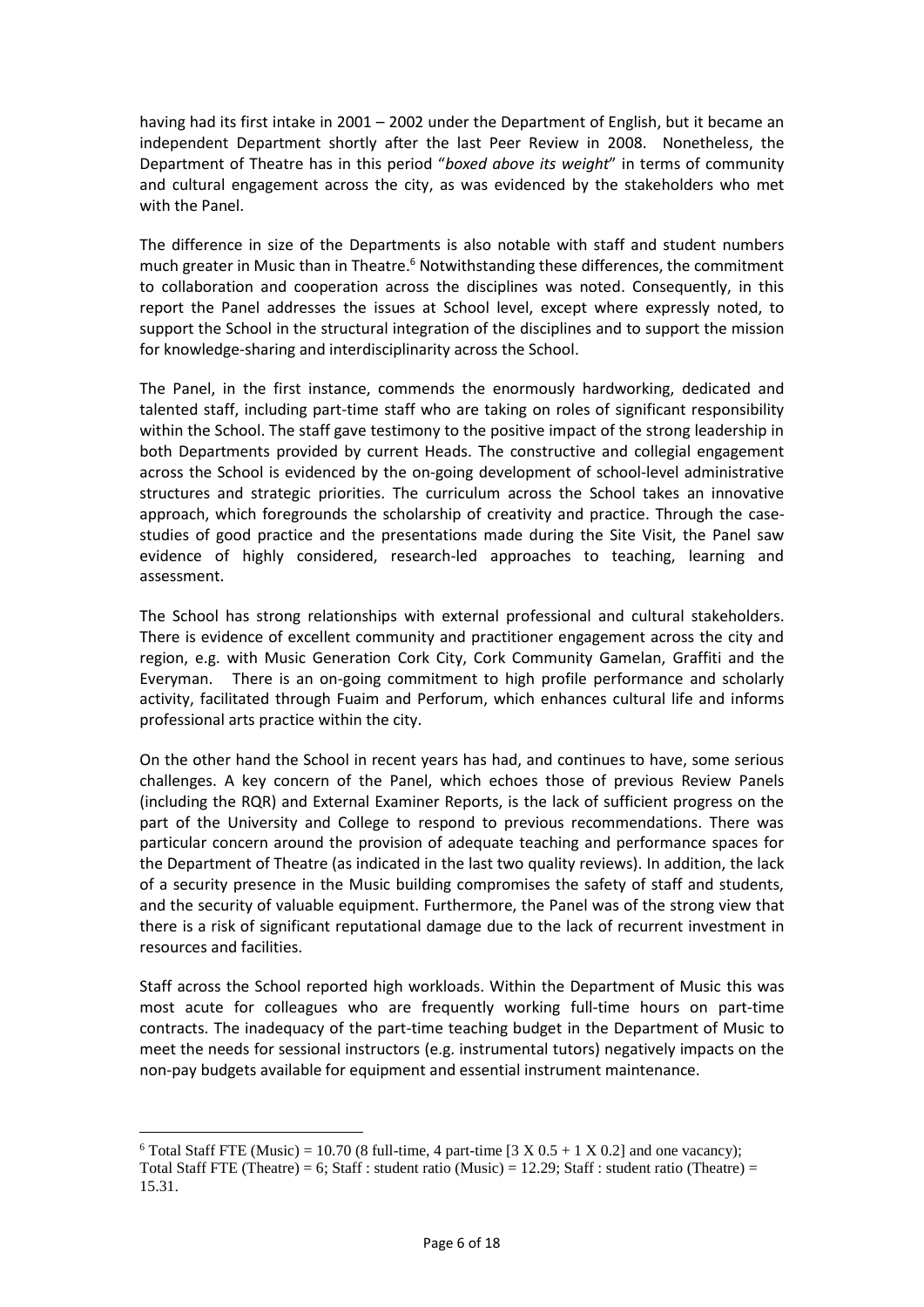Despite the serious challenges faced by the School, the Panel was of the view that there are also huge opportunities for these Departments within the context of the University's Strategic Plan 2017 – 2022, which places "*creative scholarship and understanding"* at the centre of its vision and mission.<sup>7</sup> This commitment would appear to be borne out in the appointment of a Professor of Creative Practice, who is now also Head of School. The School is central to realising the University's commitment to Creative Practice and the Creative Hub. At College level, the School is well placed to be a cohesive focal point for creative practice, potentially leading to a School of Creative Arts or Creative Practice. The Panel would, for example, see significant opportunities for academic and research synergies with Film and Screen Media particularly in relation to practice.

Externally, there are opportunities for the School to work collectively to maximise opportunities that exist in the creative industries, both regionally and nationally, and consequently an opportunity to explore philanthropic support for such possibilities in conjunction with the College and University.

#### <span id="page-6-0"></span>**Findings of the Panel**

## **Unit details including staff and student profile**

As previously referred to, the profile in terms of student and staff numbers between the Departments is very different. Music reported undergraduate numbers of 127 for the academic year 2016-17, with Theatre having 59 undergraduates enrolled in the same period. In that year, there were 19 students enrolled on Masters programmes in Music, but the taught MA programme in Theatre did not run since 2013 due to lack of enrolment. However, in the intervening period, the PG offerings have been reviewed and from 2018/2019 a new MA programme and a HDip programme in Theatre and Performative Practices will be offered along with a PhD in Creative Practice. In relation to enrolment and national trends, the statistical tracking by the School is commendable. The School provided details of the provenance of students enrolling in the School and, while it is evident that the main catchment areas are Cork and Munster, students are coming from across the country<sup>8</sup>. Given the small size of the Department of Theatre, the strength of the PhD research profile is to be commended and it was noted that there is interdisciplinary research taking place between Music and Theatre.

The Department of Music has 12 academic staff, although 4 of these have less than full-time contracts. In addition to the core academic staff, the Department has many tutors to support various elements of performance across many genres. The Department also hosts several post-doctoral staff and research affiliates; however, while the latter have access to departmental facilities and the Boole library, they do not have office space in the Department.

The Department of Theatre has 4 full-time permanent academic staff, one full-time on a two-year contract and a temporary Professorial secondment. The services of the administrative staff, of which there are three, are shared across the School.

# **Unit organisation and planning**

1

The Panel acknowledged that as a School in transition with emerging structures, there is at present an overlap in relation to committees across the two Departments. The task of introducing School level administrative structures is compounded by the practical issue of

<sup>7</sup> UCC Strategic Plan 2017 – 2022, *Independent Thinking Shared Ambition*, p.3

<sup>8</sup> 33% of CK104 students are Cork-based and in total 19 different geographic locations contribute students to the programme. Munster is strongly represented with a total of 68%.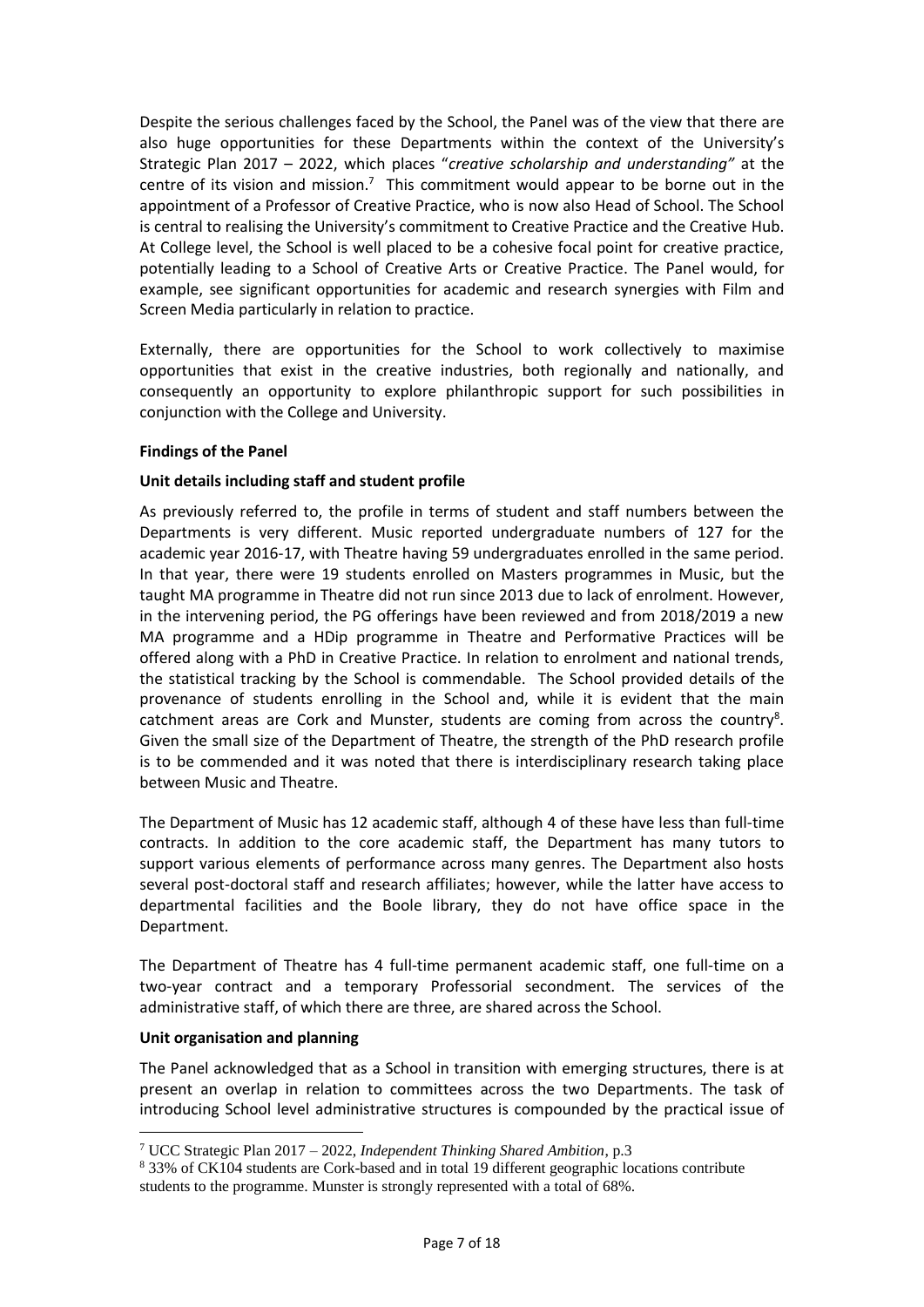location. This renders it difficult to manage school-wide committees, share teaching and research activities and to share administrative functions.

The case-studies of good practice for both Departments demonstrated quite distinct offerings and approaches, which provided opportunities for students to engage with working professionals. The Panel was of the opinion that there is potential to develop interdisciplinary site-specific projects across the School including opportunities for creditbearing modules to capture the interdisciplinary-professional engagement (with dance, music and theatre) arising from the Perforum Series and other external engagement as exemplified by the work with Spike Island, Graffiti, Cork Community Art Link etc.

#### **Strategic and curriculum planning**

Across the School, there was a strong commitment to distinctiveness of programmes leading to a very broad range of module offerings and a commitment to further developing interdisciplinarity over time. The Department of Music prides itself on offering an "*exceptionally diverse and choice-rich curriculum,* [which] *strongly encourages multidisciplinary thought and practice*". The Department has recently undergone a revision of its curriculum, not only to rationalise its offerings in terms of cost and resourcing but "*to increase choice and the ability of students to create paths through the curriculum that allow considerable specialisation*". <sup>9</sup> This on-going revision also extends to postgraduate level with, for example, streamlining taking place in the MA in Experimental Sound Practice (formerly entitled MA in Composition).

The Department of Theatre also undertook a revision of its undergraduate programmes in the 2016-17; while the content remains largely similar, there is a change in pedagogical approach, which places performativity as central and integrates theory and practice. The Panel would have concerns around the capacity to deliver the proposed new postgraduate programmes (MA and HDip in Theatre and Performative Practices) with the current staffing levels.

#### **Teaching, learning and assessment**

The SER and staff presentations during the Site Visit demonstrated a strong commitment to a wide range of pedagogies and assessment and the Panel was impressed by the highly considered, research-led approaches – including evidence of UDL (Universal Design for Learning) in practice. In keeping with the multifaceted nature of the discipline within the Department of Music, which incorporates scholarly, performance-based and compositional approaches, there is a commitment to exploring and developing new and innovative teaching practices and assessment methodologies.

The recent restructuring on the undergraduate programme in the Department of Theatre focused primarily on pedagogical approaches and, in particular the integration of theory and practice, with training no longer isolated but requiring and supported by a framework for critical thinking.

In addition to initiatives within the Departments the Panel noted that there was crossdepartmental engagement, with the units already exploring and developing ideas around a shared curriculum.

<sup>&</sup>lt;sup>9</sup> Music SER, p.9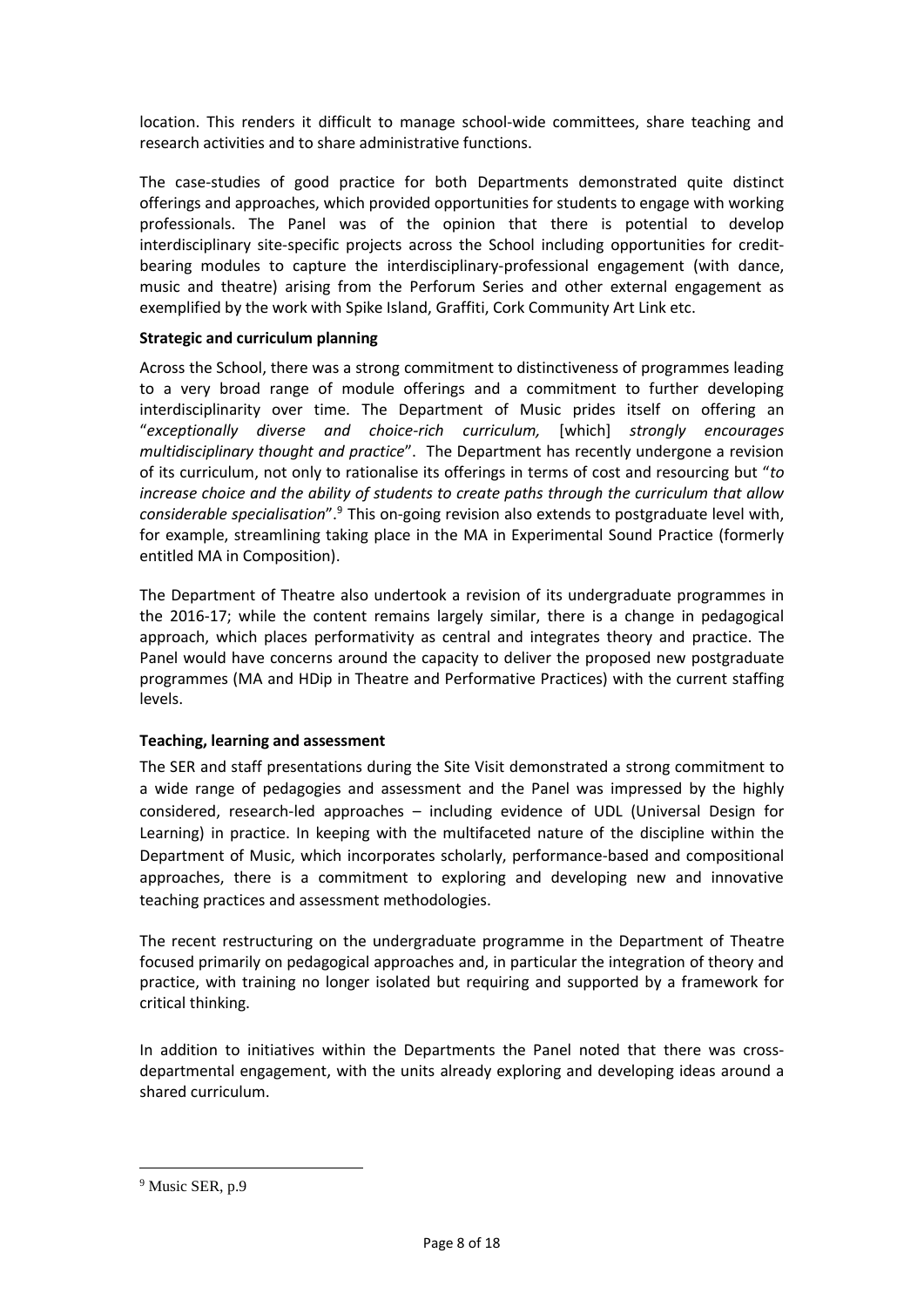#### **Research insofar as it impacts on teaching**

The School is committed to interdisiplinarity, with research-led and practice-based teaching. The Department of Music has research partnerships at local, national and international levels, and achieved a high score in the University's RQR in 2015. In terms of research possibilities, both Departments within the School are outward-looking and there was evidence that the School engages with other disciplines across the College, for example with Film and Screen Media. Given the evidence of research in teaching and learning, and the commitment across the School to practice/performativity as both research and pedagogy, the Panel was of the opinion this good practice should be communicated more widely across the College and University. In addition, as leaders in Creative Practice, the staff might target publication of their work in international journals for Teaching and Learning.

The Traditional Irish Music archive is a huge asset to the School and the University and is currently being digitised. The archive of Traditional Dance, which is a treasure trove of artefacts, has significant potential for further work, but it is a private collection and is not presently available as a resource for research. Both archives are of international significance to the Institution and should be supported further to maximise their visibility, although the position of the Dance Archive is far from clear at this juncture

#### **Student support (academic and pastoral)**

Postgraduate students reported that there was very good support within the School in terms of facilities, and staff support and supervision. The opportunities to engage in research seminars, conferences and workshops were described as "outstanding". On the other hand, some postgraduates felt isolated because of the geographical distance between the Departments. Researchers in Theatre stated that they undertook their research within a "small cell" and would have welcomed more access for example, to the Granary Theatre and more formalised opportunities to meet those with shared research interests across the School. Postgraduate students reported that there were gaps in supports at College and University level with the PG6004 *Getting Started with Graduate Research and Generic Skills* module being of limited use for research in creative areas; bursaries for travel to conferences are small with students often having to pay expenses out of their own pockets. The Special Collections (Irish Music and Dance Archives) within the Department of Music were described as an excellent resource, although some researchers reported that there was inadequate resourcing of library materials such as scores etc. in the main Boole Library.

Undergraduates spoke of a highly supportive environment with an effective peer mentoring system in place to support first year students. The Theatre students commended the Department's "Tea Parties" which provided opportunities for social interaction.

With the reliance on visiting lecturers within the Department of Theatre, students reported varied quality in the delivery of modules, and this extended to, for example, the consistency of the use of the College's Virtual Learning Environment (VLE), Blackboard, for communication and access to notes and materials. The Panel would recommend that all lecturers, including visiting and part-time staff, are advised of and implement the School's standardised policies and procedures relating to communication with students and delivery of modules. It would also be advisable that visiting lecturers are invited and encouraged to engage with committees within the School and the University in matters relating to Teaching and Learning.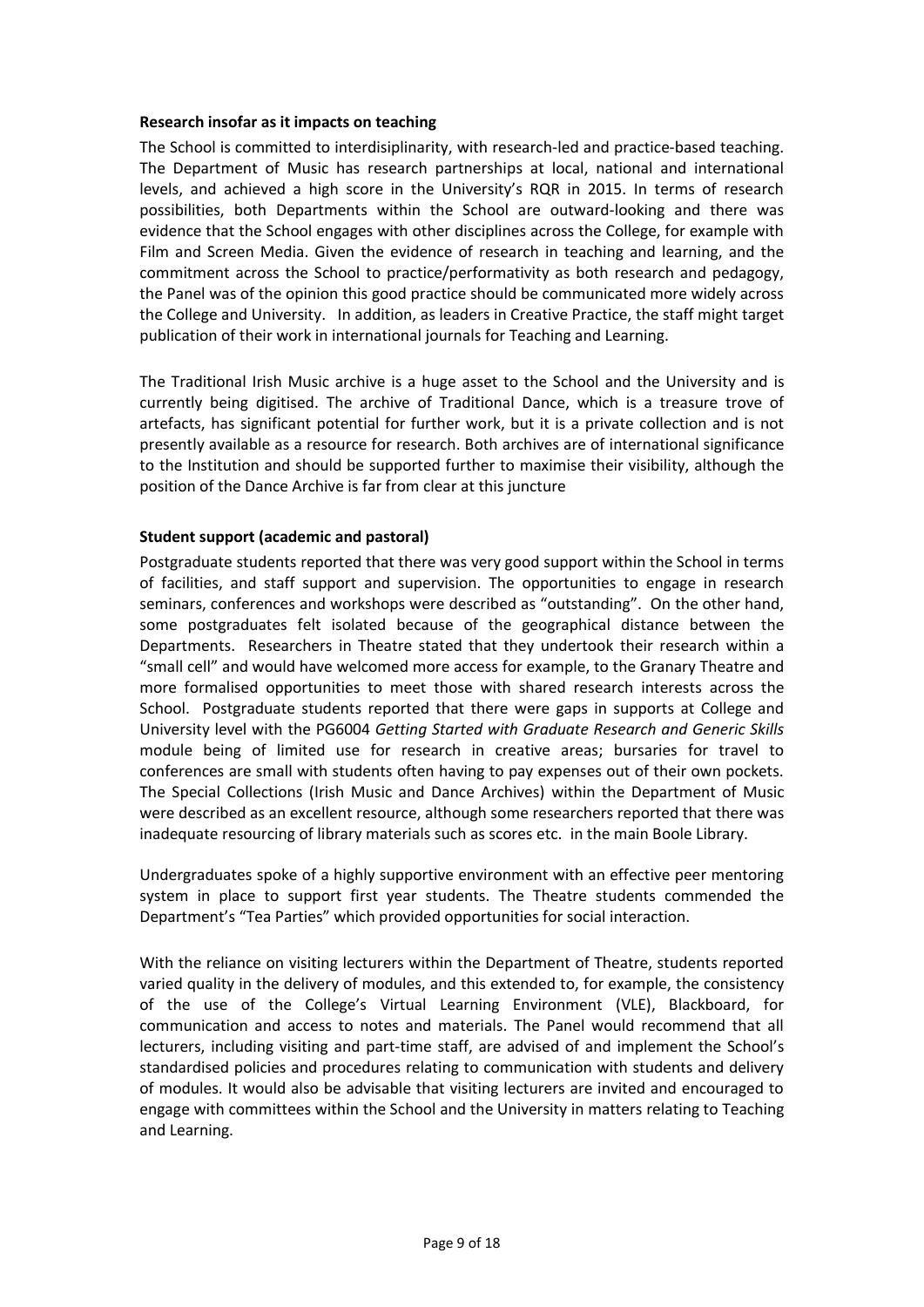The issue of buildings and accommodation for both Departments, which will be discussed below, was a critical point for students, and some serious concerns around location, space, security, transport and isolation from the main campus, were highlighted. Amongst these the lack of access to properly equipped theatre-making spaces and the absence of a recording studio were highlighted by students. Opportunities for access to practice facilities are compromised because of students' concerns around the lack of security and safety in the Music building, particularly in the evenings.

#### **Student achievement and employability**

The range and number of stakeholders who attended the meeting with the Panel was a testament to the School's external engagement and to the esteem with which the School is held in the community and city. There was considerable support amongst the stakeholders for the broad educational ethos of the School which does not limit the employment potential of graduates to one profession – namely teaching. The Music Department reviews its entry requirements on an on-going basis with a view to identifying and addressing specific skills deficits (such as aural training) amongst incoming students.

Stakeholders for Theatre were of the view that extending the internship in the undergraduate programme would benefit students who would be more "work-ready" on graduation. In addition, the opinion was expressed that there should be a stronger focus on voice work on the programme.

It was noted that graduates of the School emerge with a broad concept of artistic activity, and demonstrate the commitment and the skills sets that are required for working in creative areas. Graffiti, for example, has employed over 20 graduates from Theatre, and Music Generation over 60 graduates from Music, and the general opinion was that these graduates were adaptable and professional, with notable attributes including flexibility, selfdirection, dedication, commitment and autonomy. The point was expressed that graduates in the cultural sector need to have some entrepreneurial skills, not least for managing their own mixed port-folio careers.

While the broad approach of the School was welcomed, stakeholders did see a need for pathways towards specialisation, with students having the option to develop skills to a high level.

#### **Staff development**

The Report of the previous Review Panel for Music (2011) noted "significant staff morale problems" due to inadequate facilities, lack of promotion, high administrative workloads etc.; while these refer to Music, the situation in Theatre was no better, with their lack of facilities and space being even more acute. Many of the circumstances referred to have not changed in the interim – indeed Music has lost three staff members to Professorships elsewhere – and in this environment, the SER reports that plans for staff development remain challenging. The Panel was impressed by the apparently highly motivated staff who appear to be self-directed in terms of their academic and research development, but had concerns that colleagues who have related opportunities, such as book publication contracts, do not have the time to fulfil these commitments due to their excessive teaching and administrative work-loads.

It was noted, for example, that staff shoulder a huge burden in the organisation and management of the external creative output for the University as a whole, through FUAIM and Perforum, and the Panel was of the opinion that appropriate administrative resources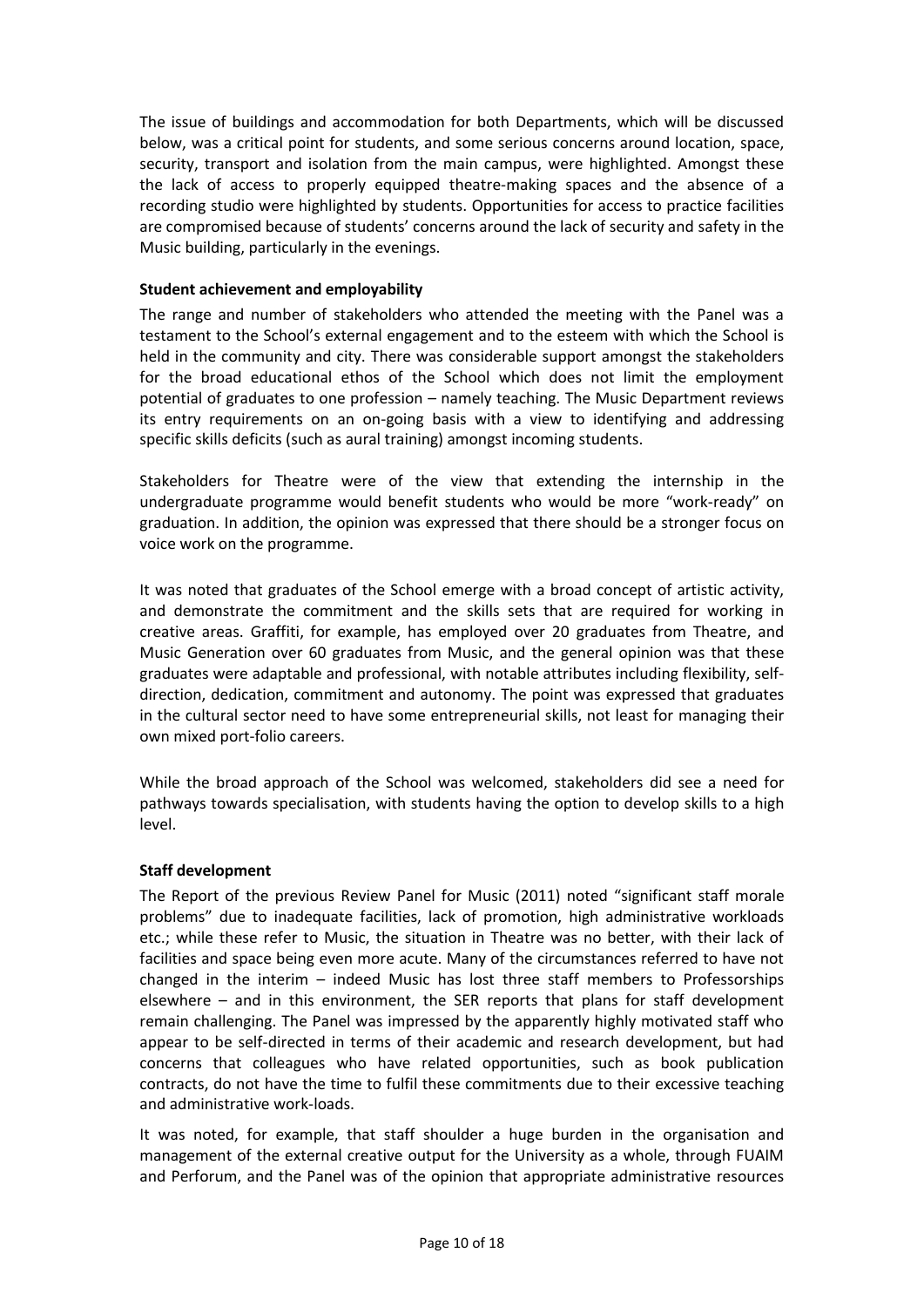should be put in place for this, to allow academic staff more space for research and academic activity.

#### **Resources (staffing, physical, technical, other)**

For some time, the issue of resources has been and remains an on-going risk for the School on many levels, with both Departments having different requirements which are critical to their Departments' functioning. These risks have been highlighted by previous review panel members, by external examiners, by staff and students, and now again are being raised by this Panel.

One of the most significant challenges (and posing risk to future enrolment) for the Department of Theatre, is the lack of opportunity for performance on-site due to a lack of access to appropriate theatre facilities for their programmes. In a discipline which requires students to be highly self-directed, it was reported that they are frequently working in inappropriate spaces – even out-of-doors – to fulfil the requirements of their programme. Another "tactic" that students are required to employ to overcome this lack of space is adapting to "site-specific" work taking into account whatever facilities become available to them. While this has some merits in terms of learning, it does not enable students to gain the technical skills required for working in a proper theatre environment. In some instances, the Panel observed that certain equipment available in Theatre was not accessible due to lack of adequate Health & Safety training and testing. The Panel would share the opinion of the Department that the ideal solution is priority access to the Granary Theatre under the auspices of CACSSS. However, the Panel also recognises that this resource is unlikely to be available in the short-term, and an intermediary solution is required.

The space issue for Theatre not only applies to appropriate theatre facilities, but also to teaching, rehearsal and performance space. The Department urgently needs a second designated practice space and has identified a space in the Connolly building (Conn A); the Panel recommends that this space is made available to the Department of Theatre until access to the Granary Theatre has been secured.

In relation to the Music building in Sunday's Well, it was reported that many of the facilities and services which were initially supplied by the University when the Department was relocated to this site, have been eroded over the years. The Panel noted that there were, at this point, many significant shortcomings in relation to the suitability of the building in its current state. Aside from basic issues such as heating and structural repairs which are required, a fundamental issue is the lack of compliance of the building in meeting the requirements for access to basic facilities for students with disability. The Panel notes the responsibility of the University in this regard to meet the Public Sector Duty requirements and those outlined in the Irish Human Rights and Equality Commission Act 2014.

Students highlighted other issues with regard to the suitability and location of the Music building; in particular, there was a concern around security in the building, given the withdrawal of a security presence (which had been in place when the Music Department first relocated). Students reported that they did not feel safe staying in the building after dark due to the absence of a security presence, which, in turn, limited their access to practise spaces and other facilities within the Department.

The distance of the Music building from the main campus and from the Department of Theatre is a challenge for students in terms of getting to lectures. Many students are undertaking joint studies in these disciplines and lectures are sometimes scheduled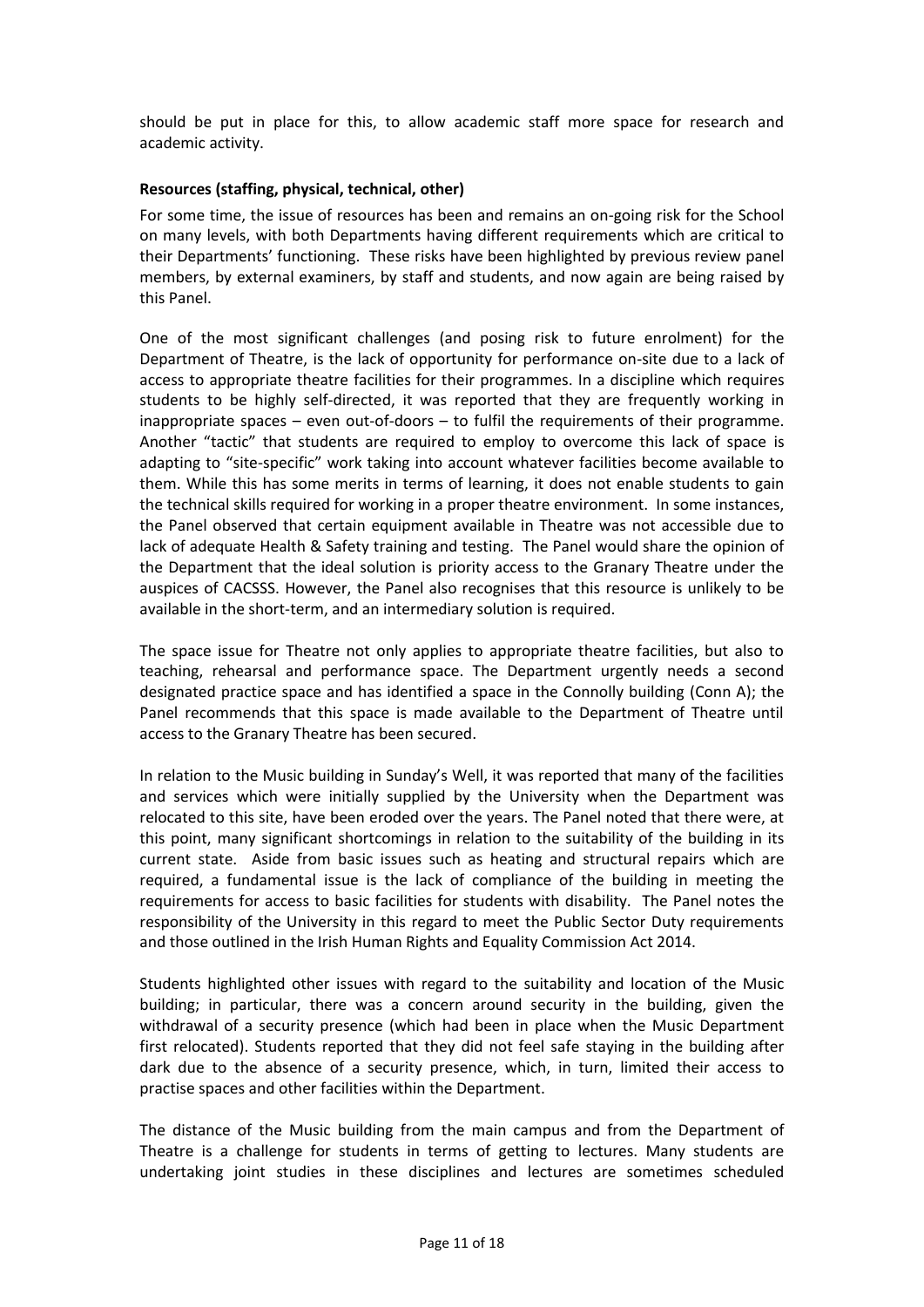consecutively in the different Departments. The distance from the Music building to the main campus is at least 25 minutes' walking, consequently students are frequently late and rushing from one location to another – carrying bags, laptops and expensive instruments.

There was a concern on the part of the Panel around the availability of adequate resources to equip and maintain the instruments and other technical equipment in the Department of Music. The Panel noted that a recurrent and appropriate equipment budget is essential for maintaining the valuable assets and to enhance recording capabilities within the Department. The lack of such investment poses a risk for future enrolment in terms of attracting undergraduate, postgraduate and international students. Of particular note is the lack of a professional quality recording facility in the building. The absence of this level of resource impacts negatively on the curriculum and undermines the recruitment potential of the School.

## **Local quality assurance and enhancement activities**

The Panel was satisfied that appropriate quality assurance and enhancement processes are in place at local level, and that feedback from students and external examiners is acted upon. The Music SER noted that, despite the challenges faced by the Department in recent years, staff have, under current leadership, shown "astonishing enthusiasm" for enhancing the position of the School. The following initiatives have been implemented in the past year:

*Publicity has been greatly increased; communication with students improved; curricular reform has resulted in gains in efficiency and curricular delivery for First Year, and is in progress for the remaining years. Administrative structures have been revised and administrative responsibilities shared more equally; committees have been revised and their relationship to the central Staff Meeting group and to the Head of Department altered.<sup>10</sup>*

# **Academic collaborative partnerships**

While there are some notable academic partnerships in place, these appear to be individual *ad hoc* projects relating to staff/students exchanges and collaboration rather than formal programme-level initiatives (e.g. with Wesleyan College in the US); such affiliations could be more strategically leveraged with both national and international partners. For example, the Panel noted that, taking account of the particular reputations of UCC and CIT in the domains of research and performance respectively, the School should consider the potential of joint doctoral programmes with CIT. Such an initiative is likely to get support and traction at management level within the University as it is in line with the overall strategic mission of the University and the Higher Education Authority (HEA), and precedents have already been set with a number of existing joint programmes between the two institutions in other disciplines.

#### **External relations**

External community relations are very good locally as evidenced at the meeting with stakeholders and staff are widely engaged with external professional organisations. The tenyear partnership with Cork Opera House is highly commended, presenting very exciting potential for the School. The Panel would recommend that the School continues to develop potential in the creative industries and examines potential for university collaborations with local SMEs – for example, in relation to work-placements, research funding, provision of training to industry etc.

<sup>&</sup>lt;sup>10</sup> Music SER, p.3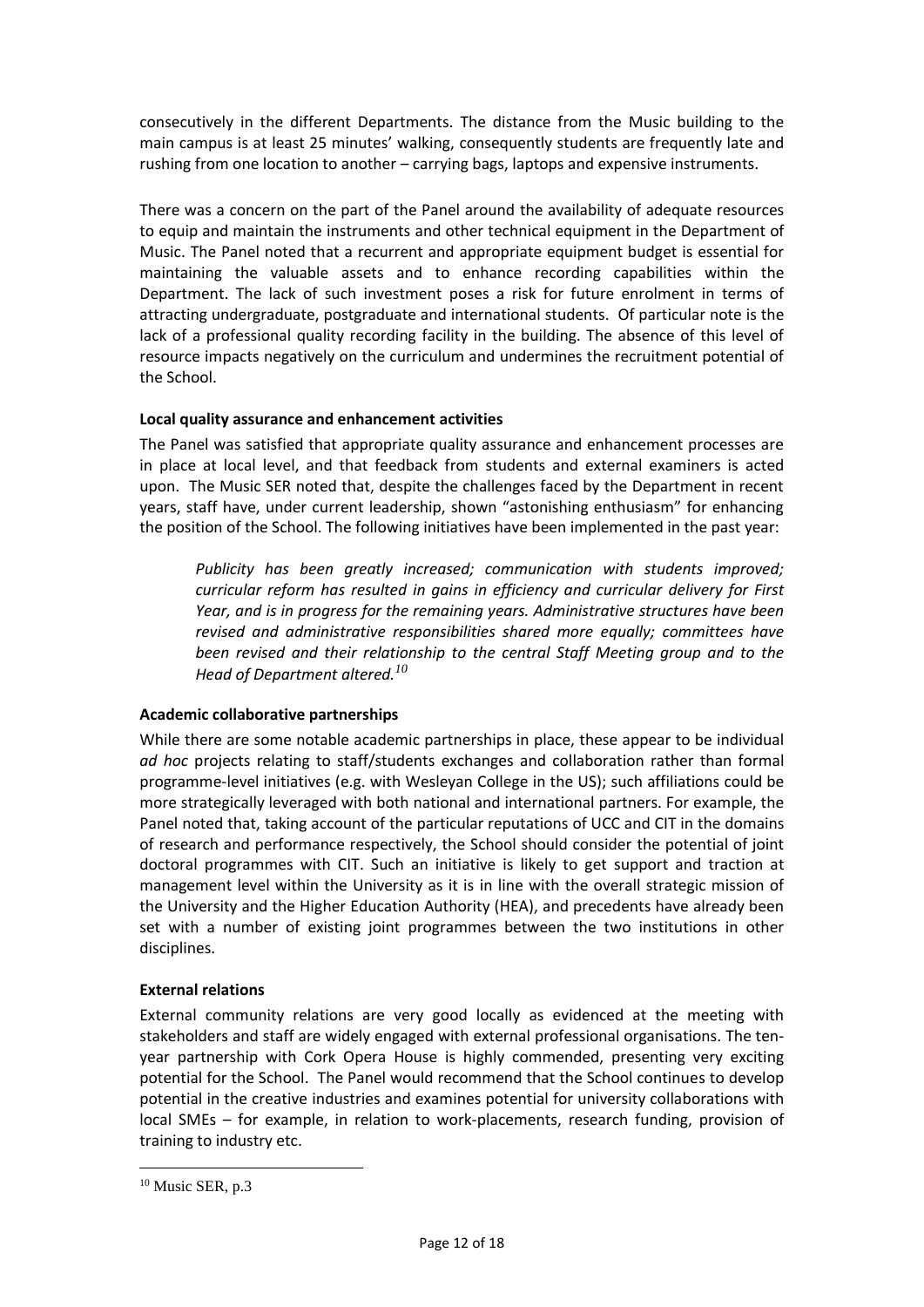#### **Case Study of Good Practice**

The Panel commended the case study of good practice presented by the Music Department. Entitled "Public Learning Projects as Innovative, Research-Based Class Accomplishments", this piece outlines a strategy which enables students incorporate an evidence-based approach, building on their own learning "within and beyond the academy". An interesting feature of this case study was the foreword by the Head of Department which demonstrated a commitment, at School level, to developing innovative practices with facilitate learning, teaching and research to happen "between" the traditional disciplinary boundaries of scholarly, performance-based and compositional approaches.

## **Confirmation that programme provision is still located correctly on the National Framework of Qualifications (NFQ)**

#### *Undergraduate Programmes:*

**Theatre:** BA in Drama and Theatre Studies (CK112) – with four possible pathways: Single Honours; Joint Subject; International; with Music.

#### **Music:**

BA Arts-Music (CK104) – with three pathways after first year: Arts-Music (3years); BMus (4 years); International (4years) BA in Music and Drama and Theatre Studies BA in Music and Chinese Studies

*Postgraduate Programmes:* **Theatre:** MPhil/PhD

#### **Music:**

MA Ethnomusicology MA Music and Cultural History MA Digital Music and Media Composition MA in Experimental Sound Practice MA Music Performance HDip Arts Music MPhil Composition PhD Composition

The School is in compliance.

*Compliance with European Standards and Guidelines for Quality Assurance in the European Higher Education Area – Part 1*

The School is in compliance.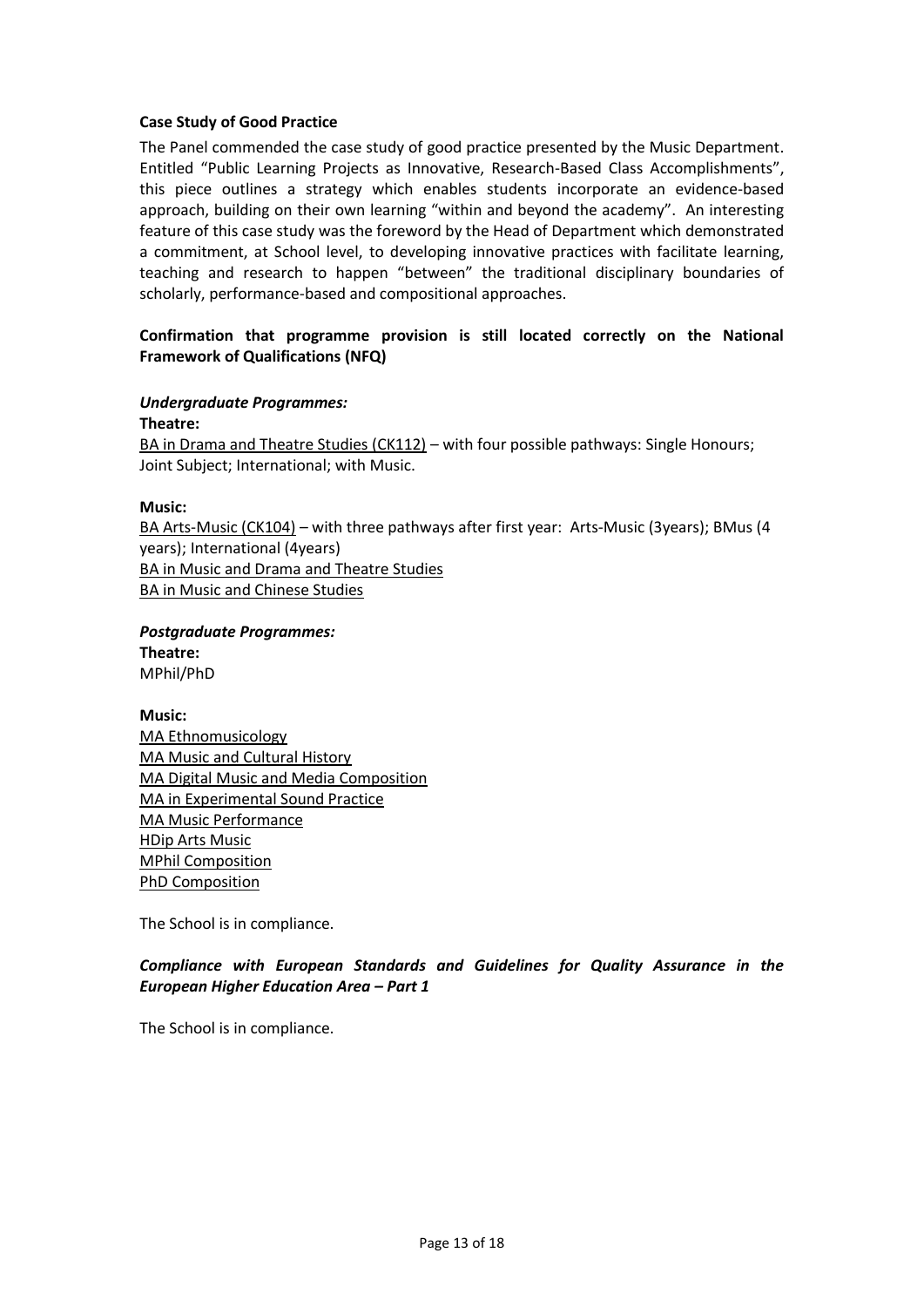#### <span id="page-13-0"></span>**Recommendations for Enhancement**

#### <span id="page-13-1"></span>**Recommendations for the University**

The Panel recognises the importance of aligning the strategic planning for the School in the context of the University's Strategic Plan 2017 – 2022 and envisages that the University will play a key role in advising and supporting the School through the current period of transition and development. In that light, the Panel recommends that the University:

- 1. Clarifies to the School, the University's plan to realise the commitment to the Creative Hub as outlined in the Strategic Plan 2017 – 2022, including detail relating to provision of a building and anticipated funding streams
- 2. Recognises the centrality of the School to realising the University's commitment to Creative Practice and the Creative Hub, and resources and supports the School in accessing funding through philanthropic or other sources to achieve this
- 3. Responds to the pressing resource, staffing and space issues identified by the College as a result of this review process
- 4. Addresses Health & Safety and accessibility issues across the School, and in particular expedites a resolution to the lack of a security presence in the Music building
- 5. Resources the cultural programmes (Fuaim and Perforum) provided by the School for the benefit of the wider University and civic community
- 6. Ensures adequate resourcing for the maintenance of the School's valuable archives which are of international significance

#### <span id="page-13-2"></span>**Recommendations for the College:**

Having considered the key recommendations for the University and the critical role of the College in supporting strategic development within the School, the Panel recommends that the College:

- 1. Takes urgent action on the serious resource, staffing and space issues in the School of Music & Theatre
- 2. Addresses the issue of the performance/theatre space for the Department of Theatre in the short-term
- 3. Engages with the School to develop a business case for a Head of Theatre post identified by the School as a strategic need to scaffold new income generating initiatives
- 4. Explores the possibilities for academic and research synergies with other disciplines engaged in creative arts practice, for example Film and Screen Media, which could lead to the establishment of a School of Creative Arts or Creative Practices

#### <span id="page-13-3"></span>**Recommendations for the School:**

The Panel recommends that the School:

- 1. Focuses on School level synergies rather than separate Departmental structures
- 2. Consolidates recent planning and work to date through the development of a staged strategic plan (I, 3 and 5 years) which should include actions to: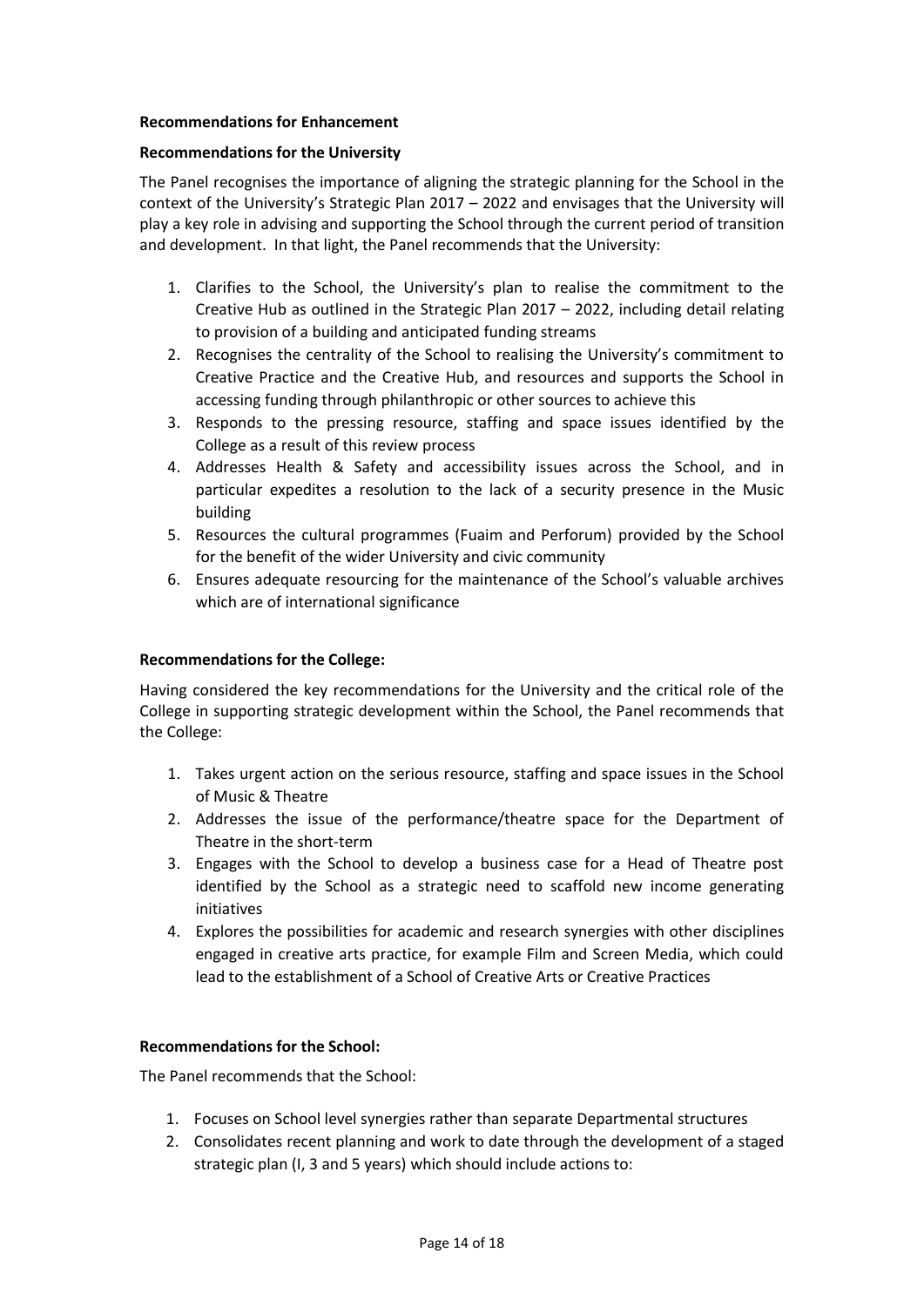- **IMPLEMENTE IMPLEMENT EXAM** Implement already existing plans for cross-school modules
- **Implement school-level committee structures in relation to teaching and** learning, research and innovation, communication and recruitment, and graduate studies
- Distribute administrative staff to reflect staff and student numbers across both sites
- **Implement a sustainable plan for sabbaticals to ensure adequate teaching** and administrative cover
- 3. Liaises with the Head of College and the College Financial Analyst to articulate the rationale and business case for a key strategic post to address leadership needs in the School
- 4. As a result of this review, brings forward a space plan to the College for the development of Conn A and ultimately the Granary Theatre as teaching/performance spaces
- 5. Develops a case to the University for administrative support for Fuaim and Perforum
- 6. Leverages the significant research capacities of the School to profile the distinctive contribution that creative practice can make to all disciplines across the institution
- 7. Ensures that all staff, including visiting and part-time staff, implement the School's standardised policies and procedures in relation to communication with students (including use of the University's VLE, Blackboard)
- 8. Highlights the School's commitment to innovative pedagogy, assessment, practice and performativity and where appropriate, seek opportunities to publish this work in international journals for Teaching and Learning
- 9. Taking account of the particular reputations of UCC and CIT in the domains of research and performance respectively, considers the potential of joint doctoral programmes with CIT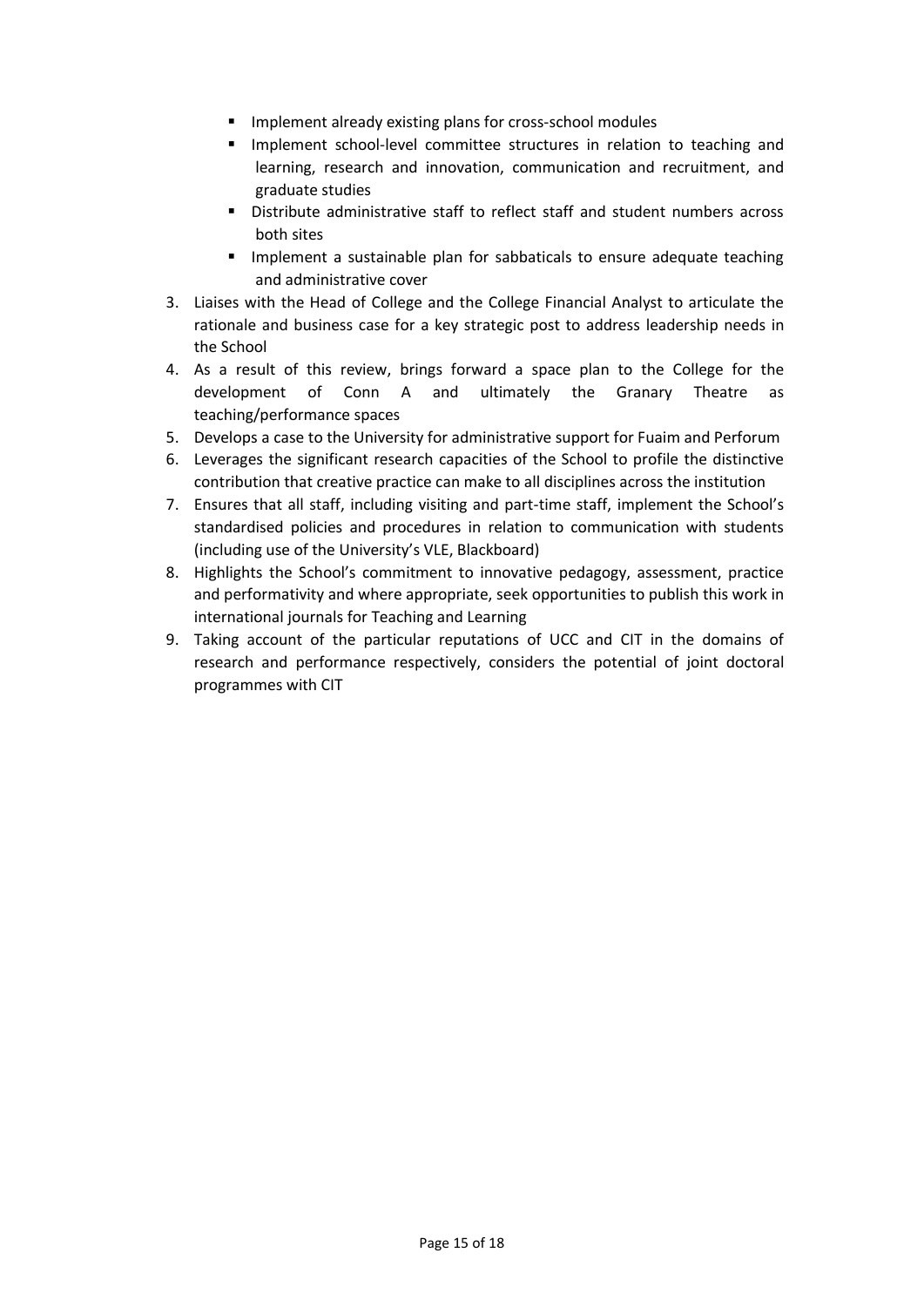# <span id="page-15-0"></span>**Appendix 1 Timetable**

# **SCHOOL OF MUSIC & THEATRE**

# **PEER REVIEW PANEL SITE VISIT**

| Tuesday 14 November 2017 |                                                                                                                                                                    |  |
|--------------------------|--------------------------------------------------------------------------------------------------------------------------------------------------------------------|--|
| $12.00 - 14.00$          | Convening of Panel members. Briefing by Ms Elizabeth Noonan, Director of Quality<br>Enhancement and Dr Kay Taaffe, Quality Enhancement Advisor, followed by lunch. |  |
| $14.00 - 15.30$          | Professor Jools Gilson, Head, School of Music & Theatre                                                                                                            |  |
|                          | to be joined by Dr John Godfrey, Head of Music at 14.40                                                                                                            |  |
|                          | to be joined by Ms Christine Dennehy, School Manager at 15.10                                                                                                      |  |
| $15.30 - 16.00$          | Tea/coffee                                                                                                                                                         |  |
|                          | Panel agree tasks and prepare for meetings with Head of School, Head of College<br>and Stakeholders                                                                |  |
| $16.00 - 16.50$          | Professor Chris Williams, Head of College                                                                                                                          |  |
|                          | (to be joined by the College Financial Analyst, Conor Delaney at 16.30)                                                                                            |  |
| $17.00 - 18.00$          | Meeting with Stakeholders                                                                                                                                          |  |
|                          | The Panel meets with past graduates, employers of graduates and other                                                                                              |  |
|                          | stakeholders as appropriate to discuss views on the quality of education received and<br>the quality of the graduate attributes.                                   |  |
|                          | Mr Eric Browne, Music Teacher                                                                                                                                      |  |
|                          | Mr Mark D'Aughton. Actor, Alumni<br>Ms Carolyn Duggan, Former Teaching Staff                                                                                       |  |
|                          | Ms Emelie Fitzgibbon, Graffiti Theatre Company                                                                                                                     |  |
|                          | Ms Eibhlín Gleeson, Cork Opera House                                                                                                                               |  |
|                          | Ms Maria Judge, CIT<br>Ms Julie Kelleher, Everyman Theatre                                                                                                         |  |
|                          | Ms Margaret O'Sullivan, Music Generation                                                                                                                           |  |
|                          | Ms Belinda Wild, Drama Course Co-ordinator, Kinsale College                                                                                                        |  |
|                          | Mr Jon Whitty, CSN                                                                                                                                                 |  |
| 19.00                    | Informal dinner for members of the Panel & staff members of the School                                                                                             |  |
|                          | Dr Bernadette Cronin<br>Professor Jools Gilson                                                                                                                     |  |
|                          | Dr John Godfrey                                                                                                                                                    |  |
|                          | Dr Jeffrey Weeter                                                                                                                                                  |  |
|                          | Mr Fionn Woodhouse                                                                                                                                                 |  |

| Wednesday 15 November 2017 |                        |
|----------------------------|------------------------|
| $09.00 - 09.15$            | Convening of the Panel |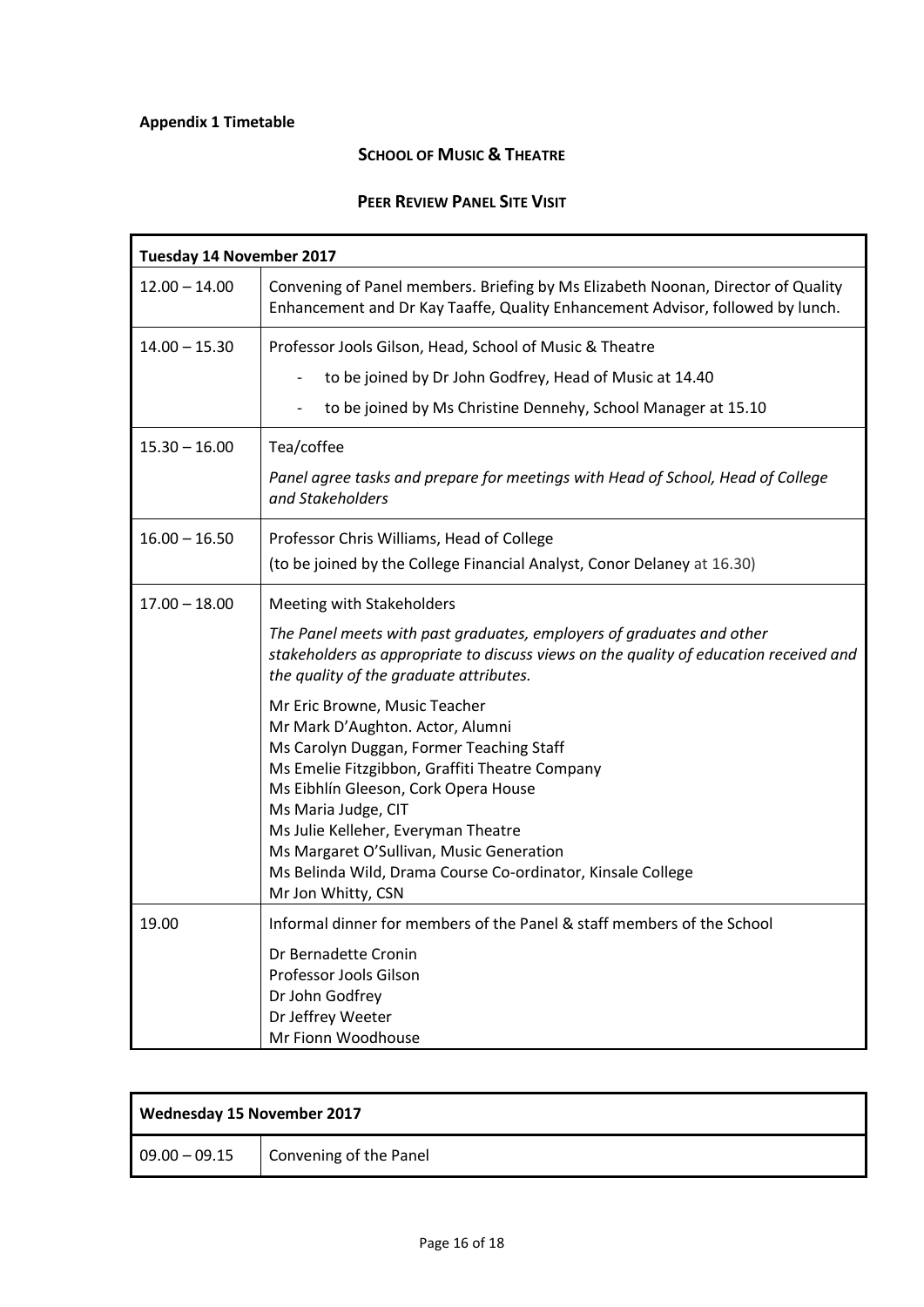| $09.15 - 14.30$ | Venue: Bax Room, 2 <sup>nd</sup> Floor, Music Building                                                                                                                                                                           |                                                                                                                                            |
|-----------------|----------------------------------------------------------------------------------------------------------------------------------------------------------------------------------------------------------------------------------|--------------------------------------------------------------------------------------------------------------------------------------------|
| $09.15 - 10.15$ | Meeting with School staff                                                                                                                                                                                                        |                                                                                                                                            |
|                 | Discuss issues such as strategy, communications, research & education, staffing,<br>teaching & learning, curriculum & assessment.                                                                                                |                                                                                                                                            |
| $10.15 - 10.45$ | Tea/coffee                                                                                                                                                                                                                       |                                                                                                                                            |
| $10.45 - 11.30$ | <b>Enhancing Student Learning Experience</b><br>Opportunity for the School to showcase good practice and enhancements to the<br>student learning experience (e.g. student feedback, staff development, graduate<br>outcomes).    |                                                                                                                                            |
|                 | Ms Kelly Boyle<br>Dr Bernadette Cronin<br>Professor Jools Gilson<br>Dr John Godfrey<br>Mr John Hough<br>Dr Marie Kelly<br>Ms Mary Mitchell-Ingoldsby<br>Mr Paul O'Donnell<br>Dr Jillian Rogers<br>Mr Fionn Woodhouse             |                                                                                                                                            |
| $11.30 - 12.15$ | Tour of facilities (Music)                                                                                                                                                                                                       |                                                                                                                                            |
| $12.15 - 13.15$ | Lunch and private meeting of the Panel                                                                                                                                                                                           |                                                                                                                                            |
| $13.15 - 13.45$ | Representatives of Postgraduate students                                                                                                                                                                                         |                                                                                                                                            |
|                 | The Panel met with representatives for both Departments                                                                                                                                                                          |                                                                                                                                            |
| $13.45 - 14.15$ | Representatives of 1 <sup>st</sup> and 2 <sup>nd</sup> year<br>students                                                                                                                                                          | Representatives of 3rd and 4 <sup>th</sup> year<br>students                                                                                |
|                 | The Panel met with representatives for<br>both Departments                                                                                                                                                                       | The Panel met with representatives for<br>both Departments                                                                                 |
| $14.15 - 15.00$ | Tour of facilities (Theatre)                                                                                                                                                                                                     |                                                                                                                                            |
| 15.00           | <b>Return to Tower Room 1</b>                                                                                                                                                                                                    |                                                                                                                                            |
| $15.15 - 15.45$ | Tea/coffee                                                                                                                                                                                                                       |                                                                                                                                            |
| $15.45 - 16.30$ | Meeting with Senior Officers of the University:<br>Professor Anita Maguire, Vice President for Research & Innovation<br>Dr Catherine O'Mahony, Manager, Centre for the Integration of Research, Teaching<br>and Learning (CIRTL) |                                                                                                                                            |
| $16.30 - 17.30$ | Meeting with Programme Directors/Chairs of Boards of Studies<br>progression,<br>assessment,                                                                                                                                      | Discussion on monitoring and review of programmes to include indicatively, student<br>External Examiner reports,<br>external accreditation |